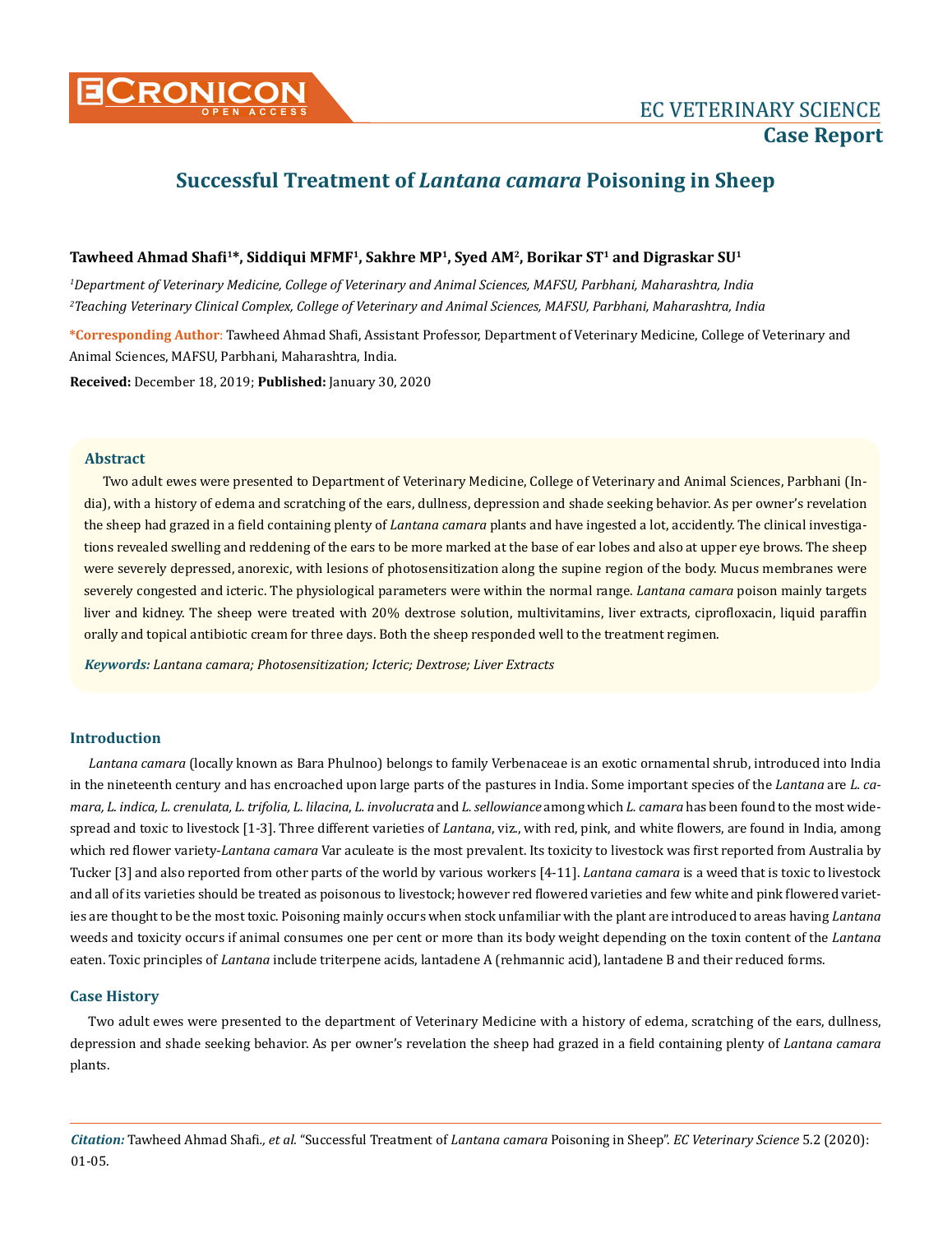# **Clinical Observations**

On clinical examination swelling and reddening of the ears was observed to be more marked at the base of ear lobes and also at upper eye brows (Figure 1-3). The sheep were severely depressed, anorexic, with lesions of photosensitization along the supine region of the body. Mucus membranes were severely congested and icteric. The physiological parameters were within the normal range. Biochemical observations are given in the table 1 below.



*Figure 1: Depressed sheep having marked swelling and reddening of the ears and below is Lantana camara presented by the farmer.*



*Figure 2: Edematous swelling of the ears more marked at the base of ear lobes.*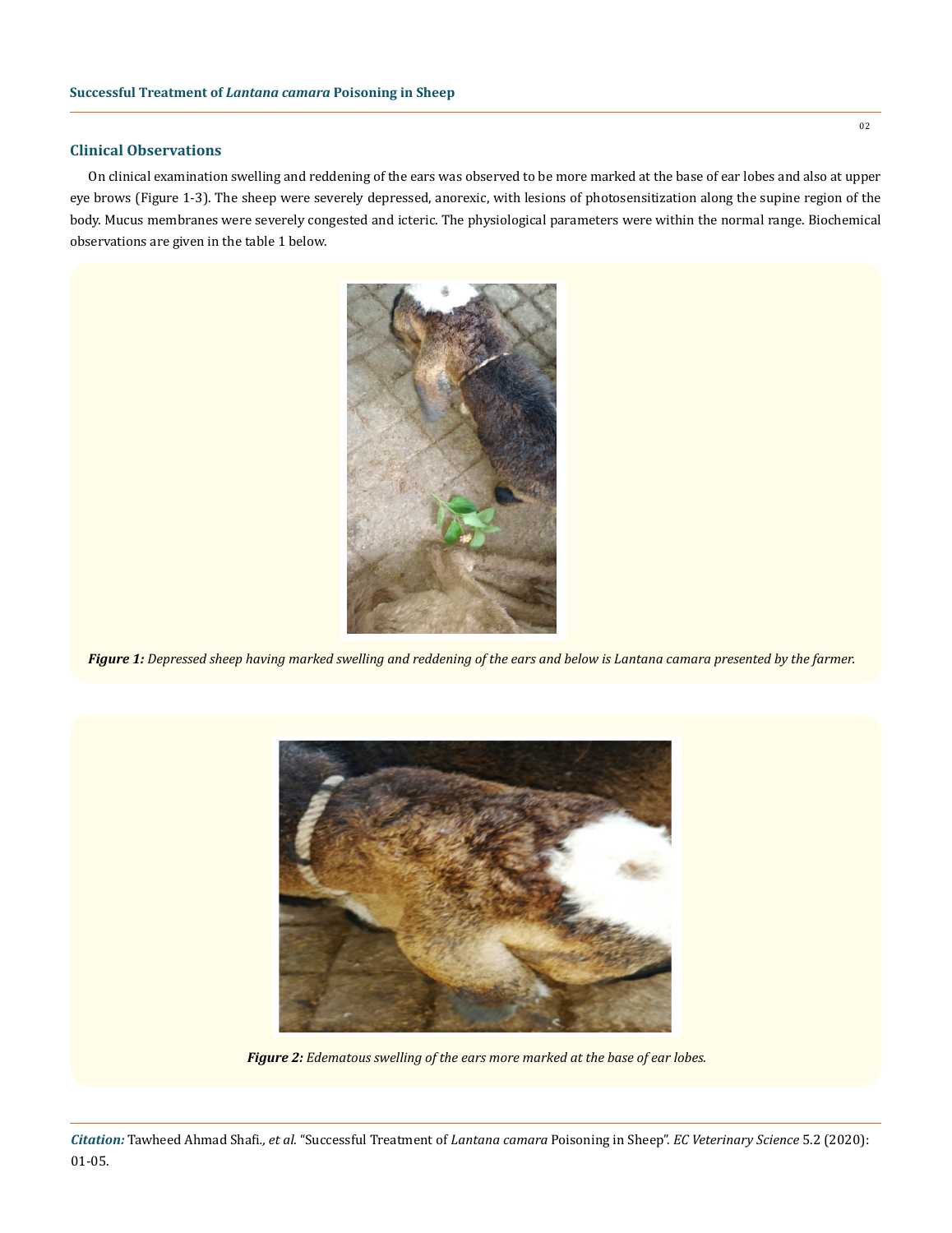

*Figure 3: Severely congested and icteric mucus membranes.*

| <b>Parameter</b>   | Case 1                | Case 2                |
|--------------------|-----------------------|-----------------------|
| Total bilirubin    | $2.5 \text{ mg/dl}$   | $2.9 \text{ mg/dl}$   |
| Direct bilirubin   | $1.5 \text{ mg/dl}$   | $1.7 \text{ mg/dl}$   |
| Indirect bilirubin | $1 \text{ mg/dl}$     | $1.2 \text{ mg/dl}$   |
| SGOT               | $105 \text{ U/L}$     | 122 U/L               |
| SGPT               | 90 U/L                | 84 U/L                |
| Creatinine         | $2.5 \text{ mg/dl}$   | $2.9 \text{ mg/dl}$   |
| BUN                | $60 \,\mathrm{mg/dl}$ | $55 \,\mathrm{mg/dl}$ |

*Table 1: Biochemical parameters of Lantana affected sheep.*

#### **Treatment**

The sheep were treated for three days, with 500 ml of 20% dextrose solution followed by 1000 ml DNS. Also 2 ml each of multivitamins and liver extracts were given parenterally. Ciprofloxacin @ 5 mg/ kg B. W was given intra-muscularly and also 100 ml liquid paraffin orally was given to aid in purgation and evacuation of unabsorbed poison in the gastro-intestinal tract. Topical antibiotic cream for local application was advised to address the skin lesions.

# **Results and Discussion**

Both the sheep responded well to the treatment regimen. The recovery in *Lantana* poisoning is good, provided animals are treated quickly. Delay reduces the effectiveness of treatment, because kidney and liver function gets seriously altered as evidenced from values given in table 1. Increased bilirubin values due to *Lantana* poisoning have been reported as regular observation by other workers as well [12-15]. Also, other liver parameters have been observed to be elevated due to *Lantana* poisoning [14,15]. These changes have been mainly attributed to early cellular degenerative change in the liver following *Lantana* intoxication leading to extensive vacuolation of the cytoplasm of the affected cells and extensive necrosis of parenchymal cells [16,17]. The increase in creatinine and bilirubin in affected sheep has been reported by other workers as well and has been attributed to extensive vacuolation of tubular epithelium with pyknosis

03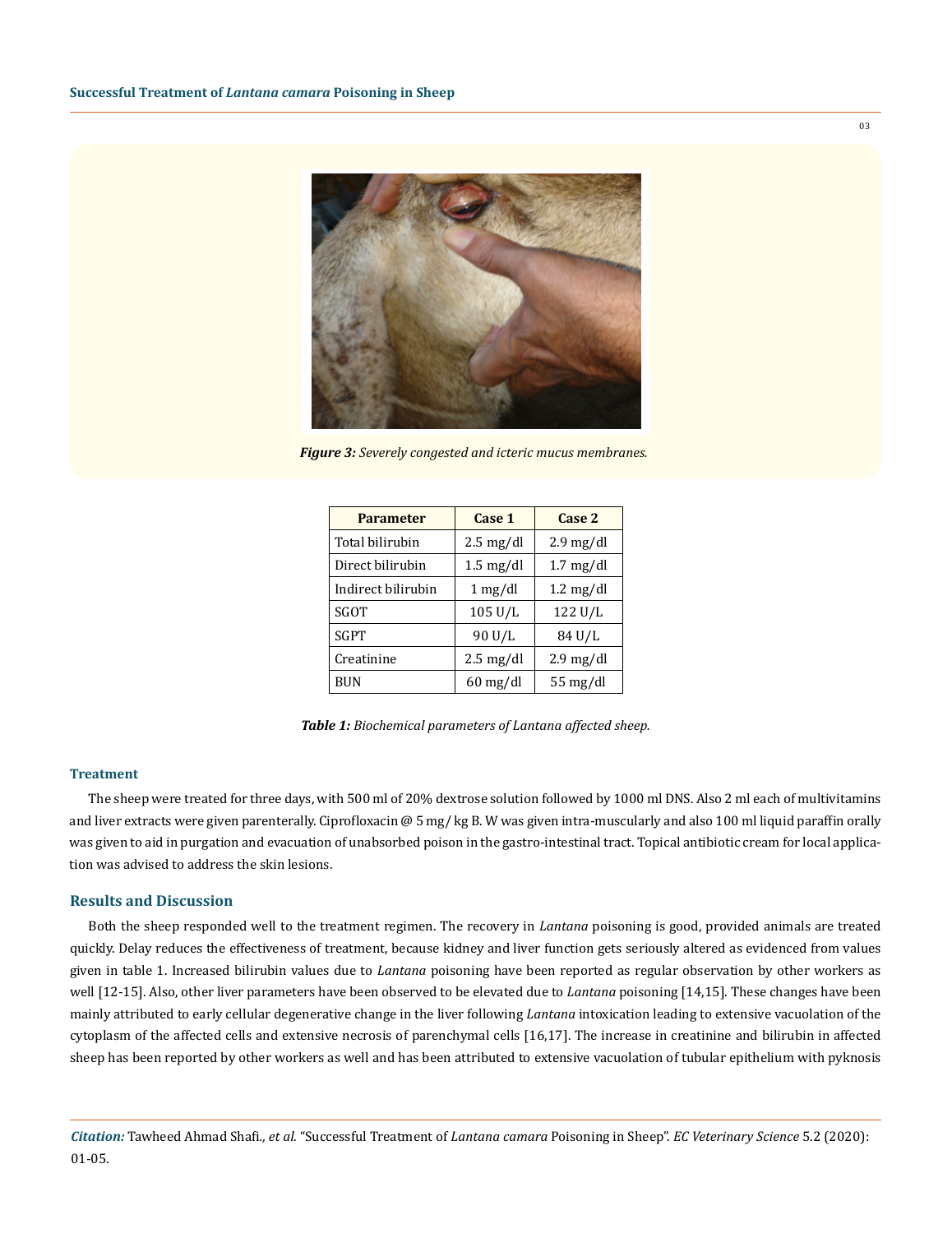and necrosis of the epithelium of proximal convoluted tubules [18]. Clinical manifestations of *Lantana* poisoning vary, depending on the amount and type of *Lantana* consumed and the intensity of sunlight to which the animals have been exposed.

#### **Conclusion**

Both the sheep responded well to the treatment regimen. The recovery in *Lantana* poisoning is good, provided animals are treated early to exposure. Delay reduces the effectiveness of treatment, because kidney and liver function gets seriously altered. Clinical manifestations of *Lantana* poisoning vary, depending on the amount and type of *Lantana* consumed and the intensity of sunlight to which the animals have been exposed.

#### **Bibliography**

- 1. [A Seawright. "Studies on experimental intoxication of sheep with](https://www.researchgate.net/publication/229744673_Studies_on_experimental_intoxication_of_sheep_with_Lantana_camara) *Lantana* camara". *Australian Veterinary Journal* 39 (1963): 340-344.
- 2. Yadava JNS and Verma NS. "An outbreak of *lantana* poisoning in domesticated animals". *Indian Veterinary Journal* (1978): 1-9.
- 3. Tucker G. "Annual report of the Department of Agriculture Queensland". Australia (1910-1911): 25.
- 4. De Ahiza AS. "*Lantana* [camara poisoning in cattle in Mexico".](https://www.ncbi.nlm.nih.gov/pubmed/5452907) *Veterinary Record* 86 (1970): 628 .
- 5. Lal M and Kalra DB. "*Lantana* poisoning in domesticated animals". *Indian Veterinary Journal* 37 (1960): 263-269.
- 6. Pound CJ. "Report of the Department of Agriculture". Queensland, 1913-1914: 109.
- 7. LBM Prasad., *et al*. "An etiological study of yellow disease in cattle in Bihar". *Indian Veterinary Journal* 38 (1961): 452464.
- 8. Sanders DA. "*Lantana* poisoning in cattle". *Journal of the American Veterinary Medical Association* 109 (1946): 139-144.
- 9. Seddon HR., *et al*. "Studies on experimental toxicity of *lantana*, spp". *Veterinary Medicine: Research and Reports* (1927): 594-598.
- 10. Silva FDNA and Couto ES. Experimental poisoning of cattle by *Lantana* camara in the state of Pernambuco, Arq Esc Vet Univ Fed Minas Gerias 23 (1971): 77-89.
- 11. [Steyn DG and Van Der Walt SJ. "Recent investigations into the toxicity of known and unknown poisonous plants of South Africa. XI,](https://www.ncbi.nlm.nih.gov/pubmed/20990777) Onderstepoort". *[Journal of Veterinary Science and Animal Husbandry](https://www.ncbi.nlm.nih.gov/pubmed/20990777)* 16 (1941): 121-147.
- 12. Agarwala ON., *et al*. "Serum bilirubin and icteric index values in cattle and sheep in experimental *lantana* poisoning". *Curro ScL* 31 (1962): 506-507.
- 13. Swivedi SK., *et al*. "Clinical and biochemical studies in *lantana* poisoning in ruminants". *The Indian Journal of Animal Sciences* 41 (1971): 948-953.
- 14. [Gopinath C and Ford EJH. "The effect of](https://www.ncbi.nlm.nih.gov/pubmed/5359225) *Lantana* camara on the liver of sheep". *The Journal of Pathology* 99 (1969): 75-85.
- 15. Seawright AA and Sferco FG. "Progressive microscopic changes in the liver after *lantana* poisoning in calves". Publication der IV International Tagung der Weltgesselschaft fur Buiatrik 4.9 (1966).
- 16. [Seawright AA. "Studies on pathology of experimental](https://www.researchgate.net/publication/258199582_Studies_on_the_Pathology_of_Experimental_Lantana_Lantana_camara_L_Poisoning_of_Sheep) *lantana* (*Lantana* camara L.) poisoning of sheep". *Veterinary Pathology* 1 (1964): [504-529.](https://www.researchgate.net/publication/258199582_Studies_on_the_Pathology_of_Experimental_Lantana_Lantana_camara_L_Poisoning_of_Sheep)